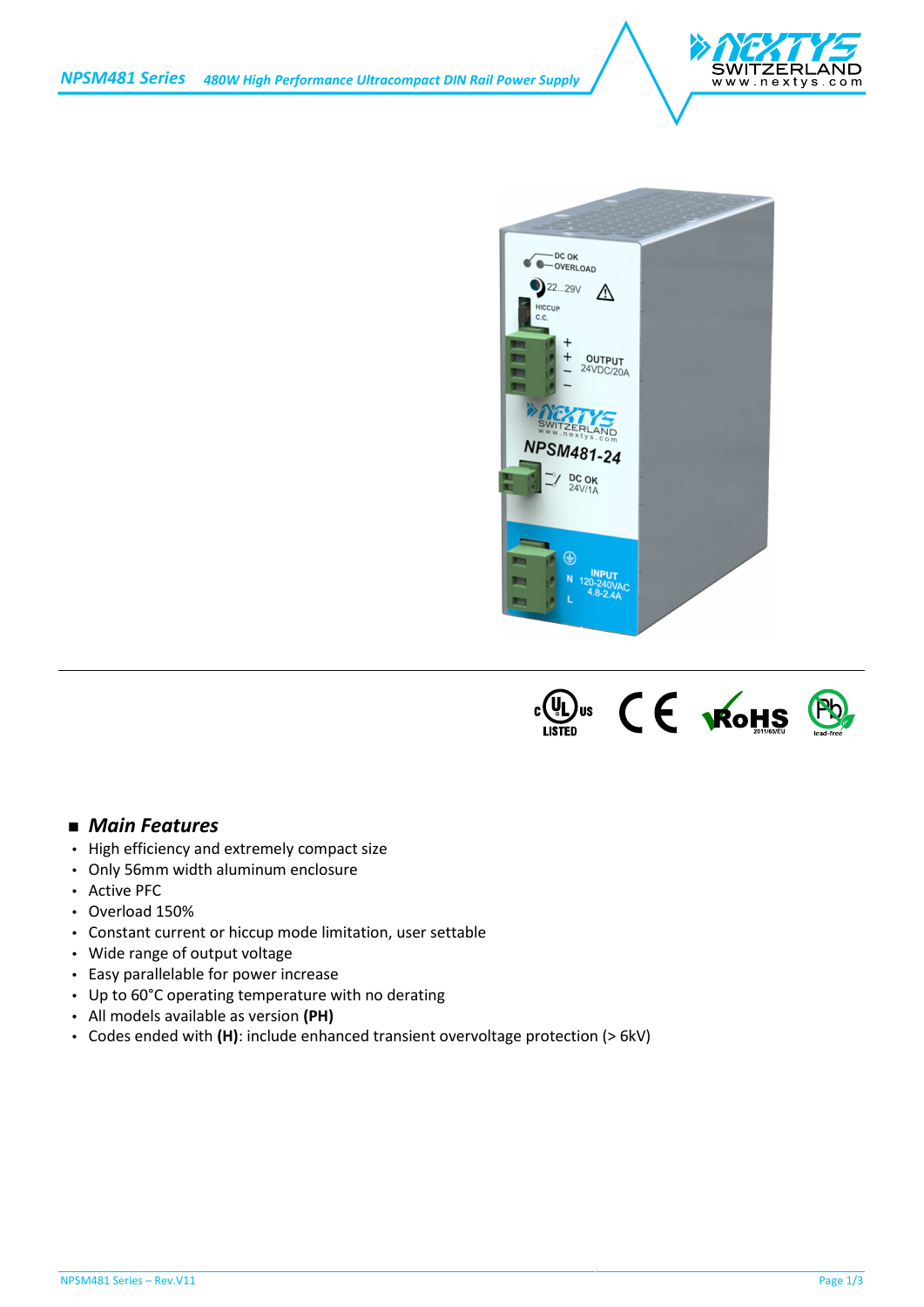## *NPSM481 Series 480W High Performance Ultracompact DIN Rail Power Supply*



| <b>TECHNICAL DATA</b>                               |                                                                                                                                                              |                                                         |                                                                                                |                                |
|-----------------------------------------------------|--------------------------------------------------------------------------------------------------------------------------------------------------------------|---------------------------------------------------------|------------------------------------------------------------------------------------------------|--------------------------------|
| Model type <sup>1</sup>                             | <b>NPSM481-24 (P,H)</b>                                                                                                                                      | NPSM481-36 (P,H)                                        | <b>NPSM481-48 (P,H)</b>                                                                        | NPSM481-72 (P,H)               |
| <b>OUTPUT DATA</b><br>Rated voltage                 | 24Vdc                                                                                                                                                        | 36Vdc                                                   | 48Vdc                                                                                          | 72Vdc                          |
| Adj. output voltage range                           | 2229Vdc                                                                                                                                                      | 3240Vdc                                                 | 4555Vdc                                                                                        | 7085Vdc                        |
| Continuous current                                  | 20A                                                                                                                                                          | 14A                                                     | 10A                                                                                            | 6.7A                           |
| Overload limit in constant current mode             | 21A                                                                                                                                                          | 16A                                                     | 12A                                                                                            | 7.0A                           |
| Overload limit in hiccup mode (max. 5s)             | 30A                                                                                                                                                          | 20A                                                     | 17A                                                                                            | 12A                            |
| Load regulation<br>Ripple & Noise <sup>2</sup>      | $\leq 1.5\%$<br>$\leq 150$ mVpp                                                                                                                              | $\leq 1.0\%$                                            | $\leq$ 200mVpp                                                                                 | $\leq 0.5\%$<br>$\leq$ 350mVpp |
| Hold up time                                        | $\geq$ 25ms                                                                                                                                                  | $\geq$ 20ms                                             |                                                                                                | $\geq$ 25ms                    |
|                                                     | ٠                                                                                                                                                            |                                                         |                                                                                                |                                |
| Protections                                         | Overload, short circuit: Constant current or Hiccup mode (user settable)<br>Thermal protection<br>٠<br>Input undervoltage lockout<br>Output overvoltage<br>٠ |                                                         |                                                                                                |                                |
| Output overvoltage protection                       | $\geq$ 33Vdc                                                                                                                                                 | $\geq$ 51Vdc                                            | $\geq 68$ Vdc                                                                                  | $\geq 100$ Vdc                 |
| <b>Status Signals</b>                               | DC OK - green LED<br>٠<br><b>OVERLOAD</b> - red LED<br>٠<br>DC OK - dry contact (NO, 24Vdc / 1A)                                                             |                                                         |                                                                                                |                                |
| Parallel connection <sup>3</sup>                    | Possible for power or redundancy (with external ORing module)<br>٠<br>P (models) - include internal ORing circuit<br>٠                                       |                                                         |                                                                                                |                                |
| <b>INPUT DATA</b>                                   |                                                                                                                                                              |                                                         |                                                                                                |                                |
| Input AC rated voltage<br>Frequency                 | Nominal: 120240Vac (UL certified)<br>Range: 90264Vac<br>4763Hz                                                                                               |                                                         |                                                                                                |                                |
| Input DC rated voltage                              | 110345Vdc                                                                                                                                                    |                                                         |                                                                                                |                                |
| Input AC rated current                              |                                                                                                                                                              |                                                         |                                                                                                |                                |
| $Vin = 120$ Vac<br>$Vin = 240$ Vac                  | 4.8A<br>2.4A                                                                                                                                                 | 5.5A<br>2.8A                                            |                                                                                                | 4.8A<br>2.4A                   |
| Input DC rated current                              |                                                                                                                                                              |                                                         |                                                                                                |                                |
| $V$ in = 110 $V$ dc                                 | 4.9A                                                                                                                                                         | 5.3A                                                    |                                                                                                | 4.9A                           |
| $Vin = 345Vdc$                                      | 1.7A                                                                                                                                                         | 1.9A                                                    |                                                                                                | 1.7A                           |
| Power factor correction                             | Active $/ > 0.9$                                                                                                                                             |                                                         |                                                                                                |                                |
| Inrush peak current <sup>4</sup> / I <sup>2</sup> t | ≤ 23A / 0.56A <sup>2</sup> s                                                                                                                                 |                                                         |                                                                                                |                                |
| Touch (leakage) current                             | $\leq 0.9$ mA                                                                                                                                                |                                                         |                                                                                                |                                |
| Internal protection fuse                            | Fuse 8AT (not user replaceable)                                                                                                                              |                                                         |                                                                                                |                                |
| Recommended external protection                     | Fuse 10AT or MCB 10A C curve<br>It is strongly recommended to provide external surge arresters (SPD) according to local regulations.                         |                                                         |                                                                                                |                                |
| <b>GENERAL DATA</b>                                 |                                                                                                                                                              |                                                         |                                                                                                |                                |
| Efficiency                                          | >93%                                                                                                                                                         | > 94%<br>< 32.5W                                        |                                                                                                | > 94%<br>< 31W                 |
|                                                     |                                                                                                                                                              |                                                         |                                                                                                |                                |
| Dissipated power                                    | < 36.5W                                                                                                                                                      |                                                         |                                                                                                |                                |
| Operating temperature <sup>5</sup>                  |                                                                                                                                                              |                                                         | $-40^{\circ}$ C + 70 $^{\circ}$ C<br>UL certified up to 50°C at 120Vac or up to 60°C at 240Vac |                                |
| Derating                                            |                                                                                                                                                              |                                                         | - 7.6W/°C over 50°C at 120Vac<br>- 7.2W/°C over 60°C at 240Vac                                 |                                |
| Storage temperature                                 |                                                                                                                                                              |                                                         | $-40^{\circ}$ C + 80 $^{\circ}$ C                                                              |                                |
| Humidity                                            |                                                                                                                                                              |                                                         | 595% r.H. non condensing                                                                       |                                |
| Life time expectation                               |                                                                                                                                                              |                                                         | 167'953h (19.1 years) at 25°C ambient full load                                                |                                |
| <b>MTBF</b>                                         | MIL-HDBK-217F<br>٠                                                                                                                                           |                                                         | > 600'000h at 25°C ambient full load                                                           |                                |
| Overvoltage category                                | EN50178<br>٠<br>IEC60664-1                                                                                                                                   | $\ensuremath{\mathsf{III}}\xspace$<br>$\overline{2}$    |                                                                                                |                                |
| Pollution degree<br><b>Protection Class</b>         | <b>CLASS</b><br>٠                                                                                                                                            | $\mathbf{I}$                                            |                                                                                                |                                |
| Input / output isolation                            |                                                                                                                                                              |                                                         | 4.2kVdc                                                                                        |                                |
| Input / ground isolation                            |                                                                                                                                                              |                                                         | 2.2kVdc                                                                                        |                                |
| Output / ground isolation                           |                                                                                                                                                              |                                                         | 0.75kVdc                                                                                       |                                |
| Safety Standards <sup>6</sup>                       | <b>UL508</b><br>EN60950<br>EN50178<br>٠                                                                                                                      | (certified E356563)<br>(reference)<br>(reference)       |                                                                                                |                                |
| <b>EMC</b> Emission                                 | EN55011 (CISPR11)<br>٠<br>EN55022 (CISPR22)<br>٠<br>EN61000-3-2<br>٠                                                                                         | Class B<br>Class B<br>Class A                           |                                                                                                |                                |
| <b>EMC Immunity</b>                                 | EN61000-4-2<br>٠<br>EN61000-4-3<br>٠<br>EN61000-4-4<br>EN61000-4-5<br>٠<br>EN61000-4-11<br>٠                                                                 | Level 3<br>Level 3<br>Level 4<br>Level 4<br>Level 2     |                                                                                                |                                |
| Protection degree                                   | EN60529<br>٠                                                                                                                                                 | <b>IP20</b>                                             |                                                                                                |                                |
| Vibration sinuosoidal                               | IEC 60068-2-6<br>٠                                                                                                                                           | (5-17.8Hz: ±1.6mm; 17.8-500Hz: 2g 2hours / axis (X,Y,Z) |                                                                                                |                                |
| Shock                                               | IEC 60068-2-27<br>٠                                                                                                                                          |                                                         | (30g 6ms, 20g 11ms; 3 bumps / direction, 18 bumps total)                                       |                                |